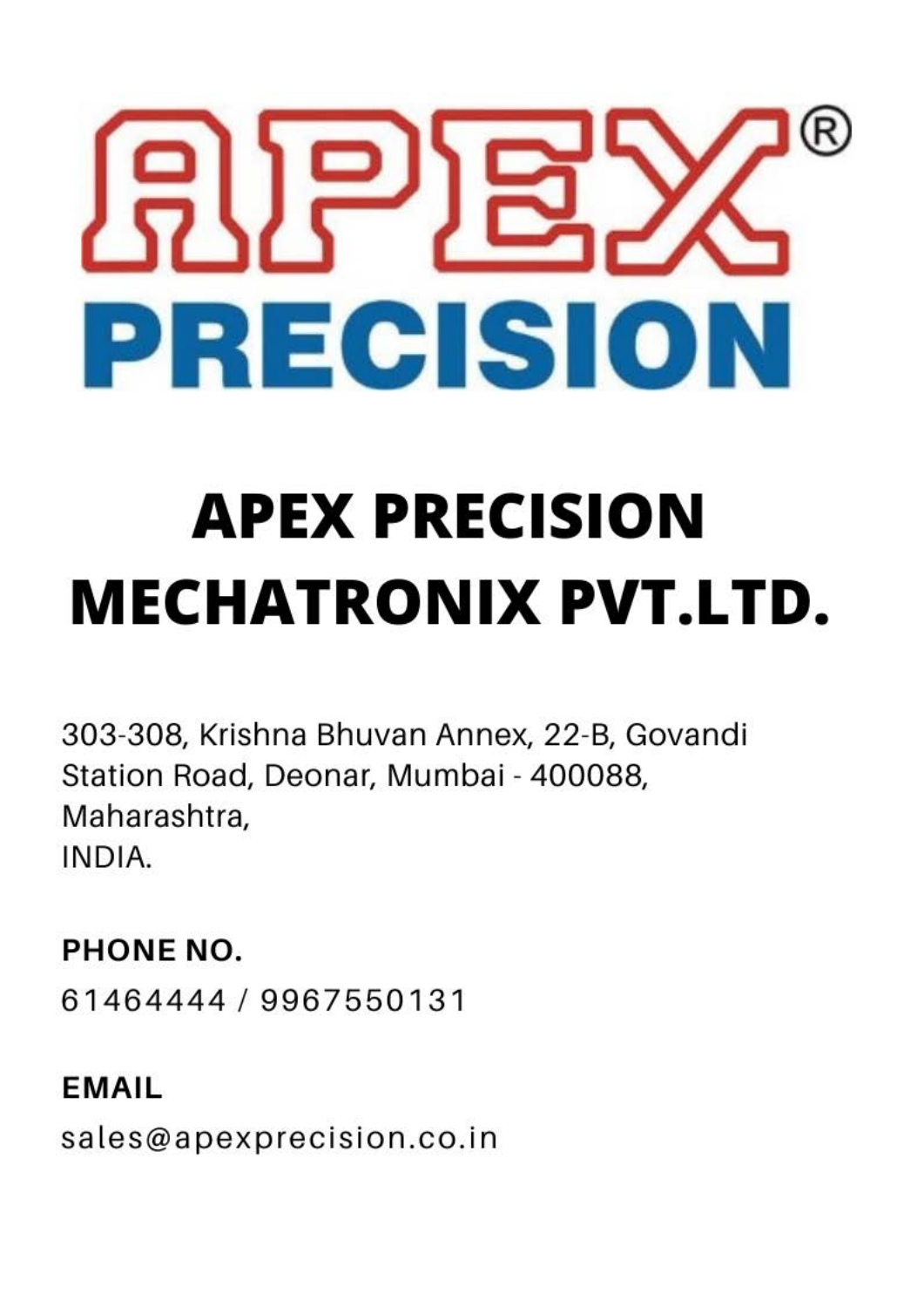**MIST CLEANER YMC type** (Water-solublelubricant)







| <b>MODEL</b>                  | YMC-300                              | <b>YMC-350</b> | YMC-400     |             |  |  |  |  |  |
|-------------------------------|--------------------------------------|----------------|-------------|-------------|--|--|--|--|--|
| <b>POWER</b>                  | 3 Phase 220V / 380V / 440V (50/60Hz) |                |             |             |  |  |  |  |  |
| Motor(Kw)                     | 0.4                                  | 1.5<br>0.75    |             |             |  |  |  |  |  |
| Ampere(A)                     | 1.7/1.0/0.8                          | 3.5/2.0/1.6    | 6.5/3.7/3.3 | 8.5/4.9/4.2 |  |  |  |  |  |
| <b>RPM</b>                    | 3.450                                |                |             |             |  |  |  |  |  |
| Wind Flow Rate( $m'/min$ )    | 7                                    | 12             | 25          | 30          |  |  |  |  |  |
| Static Pressure(mmAg)         | 90                                   | 120            | 170         | 180         |  |  |  |  |  |
| Noise(dB)                     | $65 \pm 2$                           | $68 \pm 2$     | $70 + 2$    | $70 + 2$    |  |  |  |  |  |
| Collection Rate(%)            | 98% for 1um                          |                |             |             |  |  |  |  |  |
| Inlet. Outlet $(\varnothing)$ | 100                                  | 125            | 150         | 150         |  |  |  |  |  |
| Weight(kq)                    | 25                                   | 33             | 55          | 59          |  |  |  |  |  |
| <b>Filter Material</b>        | <b>POLYESTER</b>                     |                |             |             |  |  |  |  |  |

※ When After Filter is mounted, wind flow rate will be decreased by 8%

※ Above specifications are based on 60Hz, When applying 50Hz air volume is reduced by 20%.

|              |     |     |     |     |     |     |      |     |     | Unit $:$ mm |
|--------------|-----|-----|-----|-----|-----|-----|------|-----|-----|-------------|
| <b>MODEL</b> | А   | B   | C.  | D   | Е   | F   | G    | н   |     | J           |
| YMC-300      | 320 | 409 | 180 | 220 | 210 | 240 | Ø100 | 322 | 680 | 188         |
| YMC-350      | 365 | 454 | 180 | 220 | 210 | 240 | Ø125 | 370 | 800 | 222         |
| YMC-400      | 452 | 595 | 280 | 320 | 360 | 400 | ø150 | 480 | 973 | 235         |
| YMC-420      |     |     |     |     |     |     |      |     |     |             |



#### **AFTER FILTER**

| <b>MODEL</b>                        | $YMC-300$ | $YMC-350$ | <b>YMC-400</b>      | <b>YMC-420</b> |  |  |  |
|-------------------------------------|-----------|-----------|---------------------|----------------|--|--|--|
|                                     | Ø350      | Ø350      | Ø350                | Ø350           |  |  |  |
| Н                                   | 330       | 330       | 500<br>500          |                |  |  |  |
|                                     |           |           |                     |                |  |  |  |
| <b>STANDARD PARTS</b>               |           |           | <b>OPTION PARTS</b> |                |  |  |  |
| 1. DRAIN HOSE: 3m<br>2. FLANGE: 1EA |           |           | 1. AFTER FILTER     |                |  |  |  |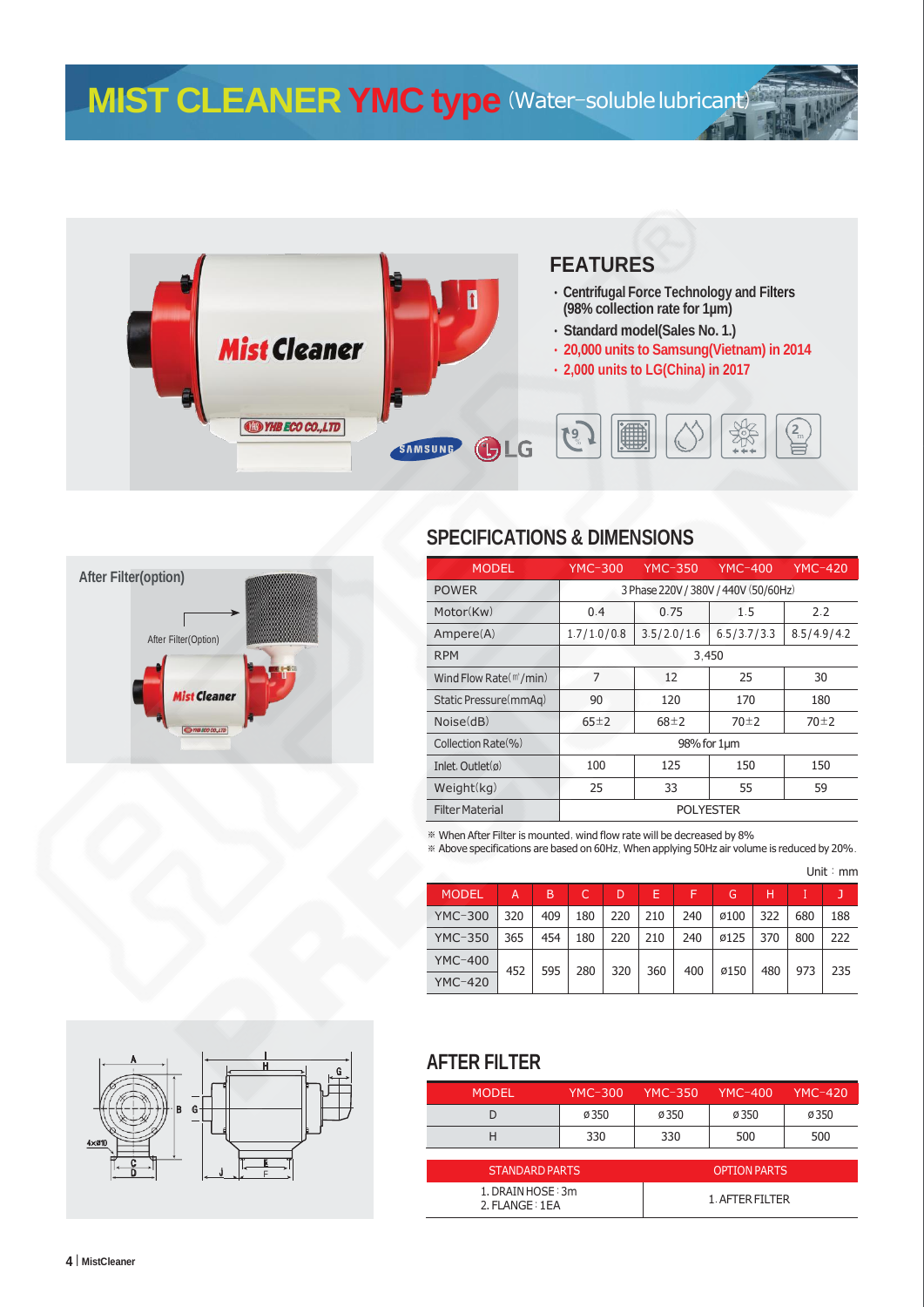### **MIST CLEANER YOC type** (Oillubricant)











After Filter(Option)

#### **SPECIFICATIONS & DIMENSIONS**

| <b>MODEL</b>                  | $YOC-300$                            | $YOC-350$   | $YOC-400$   | $YOC-420$   |  |  |  |  |  |
|-------------------------------|--------------------------------------|-------------|-------------|-------------|--|--|--|--|--|
| <b>POWER</b>                  | 3 Phase 220V / 380V / 440V (50/60Hz) |             |             |             |  |  |  |  |  |
| Motor(Kw)                     | 0.4                                  | 0.75<br>1.5 |             |             |  |  |  |  |  |
| Ampere(A)                     | 1.7/1.0/0.8                          | 3.5/2.0/1.6 | 6.5/3.7/3.3 | 8.5/4.9/4.2 |  |  |  |  |  |
| <b>RPM</b>                    | 3.450                                |             |             |             |  |  |  |  |  |
| Wind Flow Rate(m'/min)        | 5<br>10                              |             | 20          | 25          |  |  |  |  |  |
| Static Pressure(mmAg)         | 90                                   | 120         | 170         | 180         |  |  |  |  |  |
| Noise(dB)                     | $65\pm2$                             | $68 \pm 2$  | $70 + 2$    | $70\pm2$    |  |  |  |  |  |
| Collection Rate(%)            | $98%$ for $1µm$                      |             |             |             |  |  |  |  |  |
| Inlet. Outlet $(\varnothing)$ | 100                                  | 125         | 150         | 150         |  |  |  |  |  |
| Weight(kq)                    | 30                                   | 37          | 64          | 67          |  |  |  |  |  |
| <b>Filter Material</b>        | <b>POLYESTER</b>                     |             |             |             |  |  |  |  |  |

※ When After Filter is mounted, wind flow rate will be decreased by 8%

※ Above specifications are based on 60Hz, When applying 50Hz air volume is reduced by 20%.

| Unit: $mm$   |     |     |     |     |     |     |      |     |       |     |
|--------------|-----|-----|-----|-----|-----|-----|------|-----|-------|-----|
| <b>MODEL</b> | A   | B   | C.  | D   | Е   | F   | G    | н   |       |     |
| YOC-300      | 320 | 409 | 180 | 220 | 210 | 240 | ø100 | 322 | 800   | 275 |
| YOC-350      | 365 | 454 | 180 | 220 | 210 | 240 | ø125 | 370 | 895   | 345 |
| YOC-400      | 452 | 595 | 280 | 320 | 360 | 400 | ø150 | 480 | 1.058 | 379 |
| YOC-420      |     |     |     |     |     |     |      |     |       |     |

#### **AFTER FILTER**

| <b>MODEL</b>                              | $YOC-300$ | $YOC-350$ | $YOC-400$           | $YOC-420$ |  |  |  |  |
|-------------------------------------------|-----------|-----------|---------------------|-----------|--|--|--|--|
|                                           | Ø350      | Ø350      | Ø350                | Ø350      |  |  |  |  |
| Н                                         | 330       | 330       | 500                 | 500       |  |  |  |  |
|                                           |           |           |                     |           |  |  |  |  |
| <b>STANDARD PARTS</b>                     |           |           | <b>OPTION PARTS</b> |           |  |  |  |  |
| 1. DRAIN HOSE: 3m × 2ea<br>2. FLANGE: 1EA |           |           | 1. AFTER FILTER     |           |  |  |  |  |